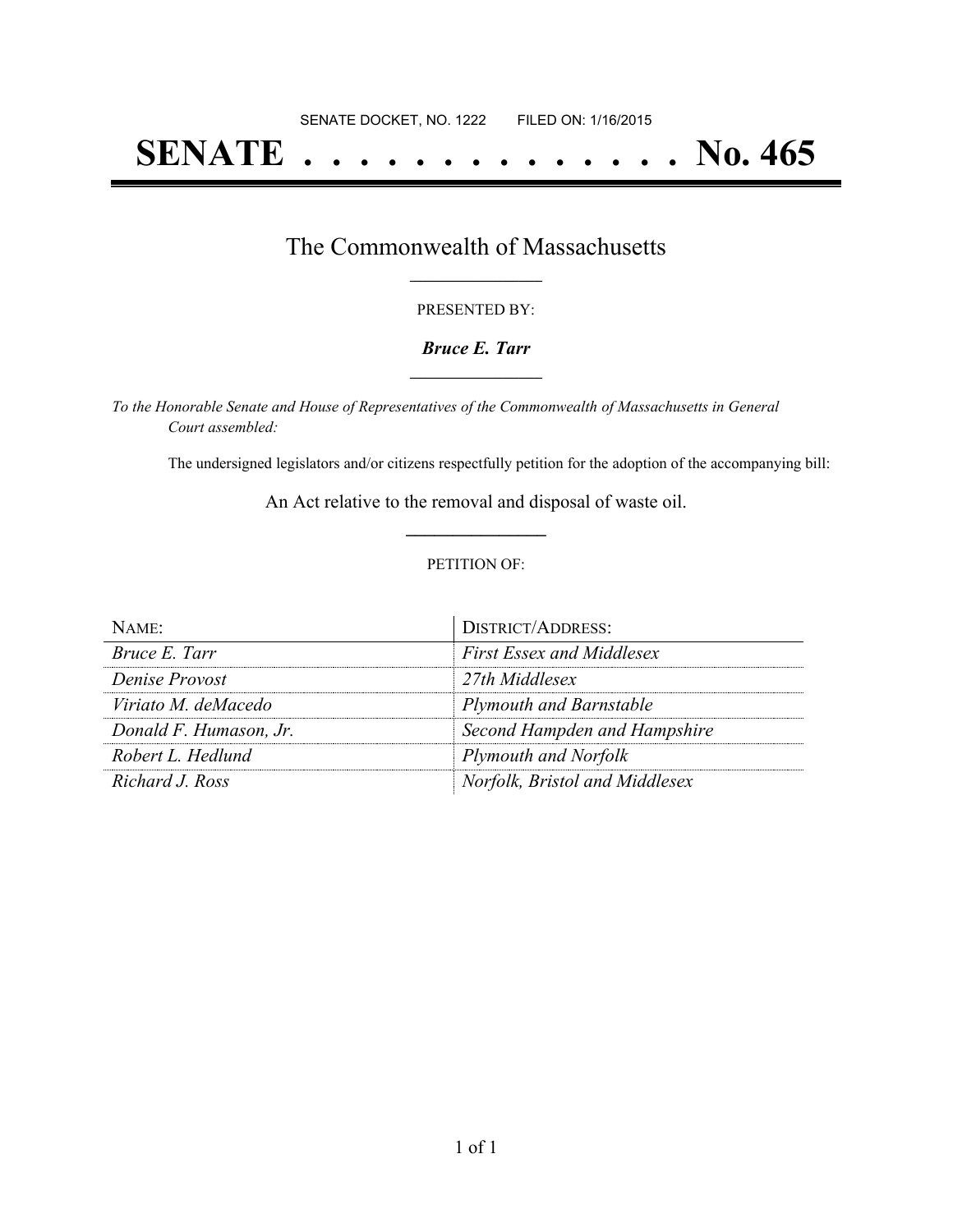## SENATE DOCKET, NO. 1222 FILED ON: 1/16/2015 **SENATE . . . . . . . . . . . . . . No. 465**

By Mr. Tarr, a petition (accompanied by bill, Senate, No. 465) of Bruce E. Tarr, Denise Provost, Viriato M. deMacedo, Donald F. Humason, Jr. and other members of the General Court for legislation to remove and dispose of waste oil. Environment, Natural Resources and Agriculture.

### [SIMILAR MATTER FILED IN PREVIOUS SESSION SEE SENATE, NO. *404* OF 2013-2014.]

## The Commonwealth of Massachusetts

**In the One Hundred and Eighty-Ninth General Court (2015-2016) \_\_\_\_\_\_\_\_\_\_\_\_\_\_\_**

**\_\_\_\_\_\_\_\_\_\_\_\_\_\_\_**

An Act relative to the removal and disposal of waste oil.

Be it enacted by the Senate and House of Representatives in General Court assembled, and by the authority *of the same, as follows:*

- 1 Section 52A of chapter 21 of the General Laws, as appearing in the 2014 Official Edition,
- 2 is hereby amended by inserting at the end thereof the following new paragraph:-

 No entity shall accept waste oil or petroleum products for disposal from any automobile service station marina serving powered watercraft or retail outlet selling automobile lubricating oil in the Commonwealth unless and until such entity has submitted a plan for the removal and proper disposal of such materials with the Department of Environmental Protection, and a copy of said plan has been provided to any party providing such materials for disposal. Said plan shall include, but not be limited to; the methodology for collecting and transporting the waste oil, location where the waste oil is to be disposed, and procedures for processing and/or disposing of